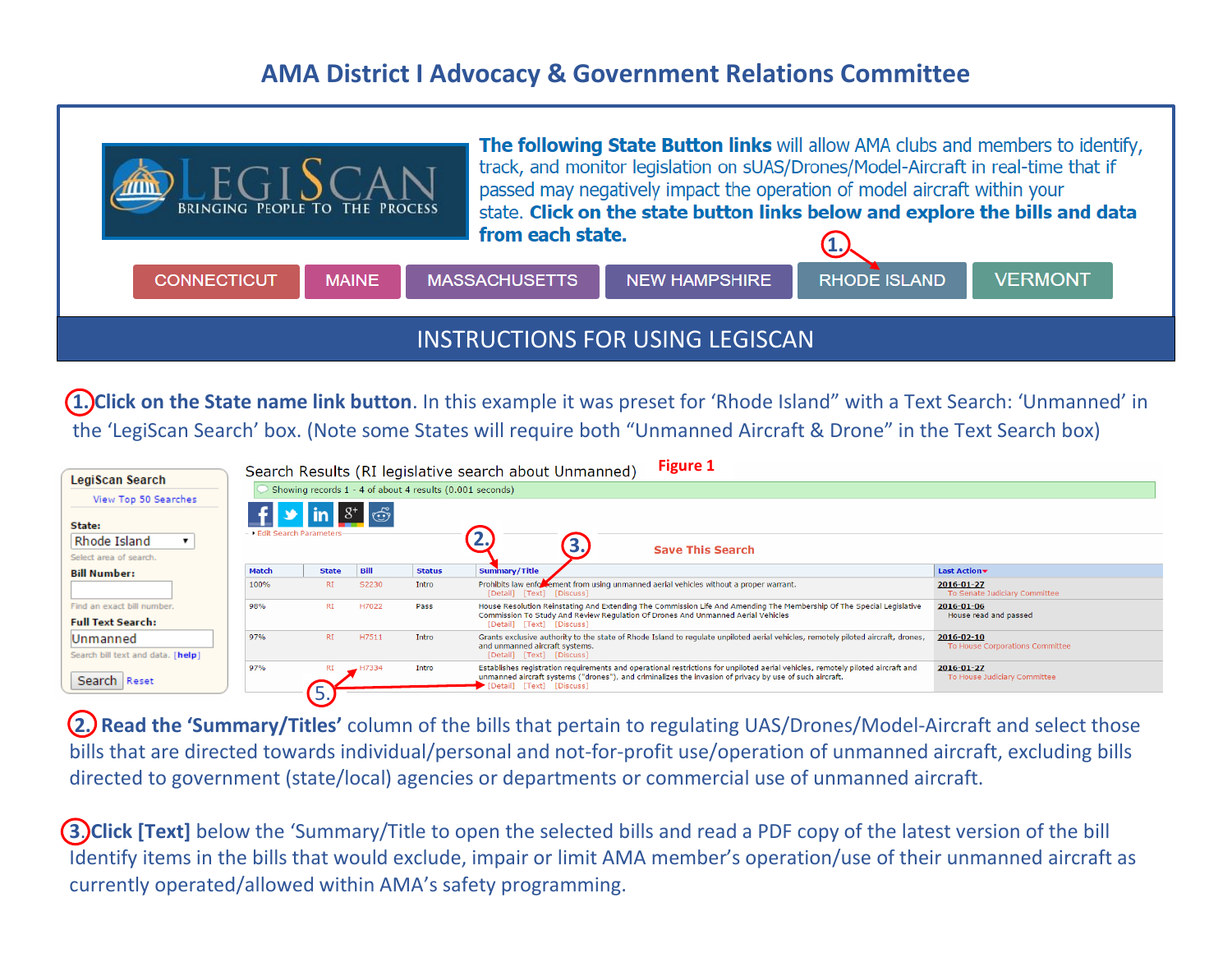**4.** Identify items in the bills that would exclude, impair or limit AMA member's operation/use of their unmanned aircraft as currently operated/allowed within AMA's safety programming.

| 2016 -- H 7334                                                                                                                                                                                           | <b>Identified items in HB7334 needing to be Opposed</b>                                                                                                       |
|----------------------------------------------------------------------------------------------------------------------------------------------------------------------------------------------------------|---------------------------------------------------------------------------------------------------------------------------------------------------------------|
| LC003603<br>STATE OF RHODE ISLAND<br>IN GENERAL ASSEMBLY                                                                                                                                                 | 1-8-2 The state of Rhode Island shall have exclusive authority over<br>UAS/MA operations in the state.                                                        |
| JANUARY SESSION, A.D. 2016<br>AN ACT                                                                                                                                                                     | 1-8-3 Any drone sold, possessed or operated in RI must be registered<br>with RI DPS each fee \$15.                                                            |
| RELATING TO AERONAUTICS<br>Introduced By: Representatives Gallison, Marshall, Abney, Shekarchi, and Ruggiero<br>Date Introduced: January 27, 2016                                                        | 1-8-4 Area prohibited operation 5 miles of TFG and QP, 2 miles other<br>airport, .5 miles public buildings, schools, colleges and universities.               |
| Referred To: House Judiciary                                                                                                                                                                             | 11-64-3 Prohibit use of cameras/sensors to capture data or images in                                                                                          |
| It is enacted by the General Assembly as follows:<br>SECTION 1. Title 1 of the General Laws entitled "AERONAUTICS" is hereby amended                                                                     | an occupied house or building or invading privacy.                                                                                                            |
| by adding thereto the following chapter:<br>2                                                                                                                                                            | -1                                                                                                                                                            |
| <b>CHAPTER 8</b><br>$\mathbf{3}$<br>THE RHODE ISLAND UNPILOTED AERIAL VEHICLES ACT OF 2016                                                                                                               | (3) Within two (2) miles of any other state airport;<br>(4) Within two (2) miles of any emergency aeronautic vehicle, including, without<br>2                 |
| 1-8-1. Short title. - This chapter shall be known and may be cited as "The Rhode Island<br>Unpiloted Aerial Vehicles Act of 2016."<br>-6                                                                 | limitation, a medi-vac helicopter;<br>$\mathcal{F}$<br>4<br>(5) Within one-half $(1/2)$ mile of any government building;<br>$\overline{4}$                    |
| 1-8-2. Exclusive aerial regulations. - The state of Rhode Island shall have exclusive<br>legal authority to regulate any unpiloted aerial vehicles, remotely piloted aircraft, or unmanned<br>-8         | $\overline{5}$<br>$(6)$ Within one-half (1/2) mile of any school, college, or university.                                                                     |
| aircraft systems, hereinafter referred to and described as "drones."<br>9                                                                                                                                | 6<br>SECTION 2. Chapter 11-64 of the General Laws entitled "Electronic Imaging Devices"                                                                       |
| 1-8-3. Registration. $-$ (a) Any drone sold, possessed, or operated in Rhode Island must<br>10<br>be registered with the department of public safety.<br>11                                              | is hereby amended by adding thereto the following section:<br>11-64-3. Invasion of privacy by drone. $-(a)$ No person shall use a drone, as defined in §<br>8 |
| (b) Information provided in accordance with $\S$ 1-8-3(a) must include the drone's serial<br>12                                                                                                          | 1-8-2, equipped with a device capable of capturing, recording, storing, or transmitting visual<br>Q                                                           |
| number, name of manufacturer, specifications, and any other available identifying information.<br>13<br>(c) The registration required by § 1-8-3(a) shall be subject to a fifteen dollar (\$15.00)<br>14 | images, to look into an occupied dwelling house or other building.<br>10                                                                                      |
| registration fee payable to the Rhode Island department of public safety.<br>15                                                                                                                          | (b) A person found guilty of the crime of invasion of privacy by drone shall be<br>11                                                                         |
| 16<br>1-8-4. Areas of prohibited operation. $-(a)$ No drone shall be operated<br>(1) Within five (5) miles of T.F. Green state airport and the Quonset Point naval air<br>17                             | imprisoned for not more than three (3) years and/or fined not more than five thousand dollars<br>12                                                           |
| 18<br>tation                                                                                                                                                                                             | (\$5,000).<br>13                                                                                                                                              |
| (2) Within five (5) miles of any military installation<br>19                                                                                                                                             | SECTION 3. This act shall take effect upon passage.<br>14                                                                                                     |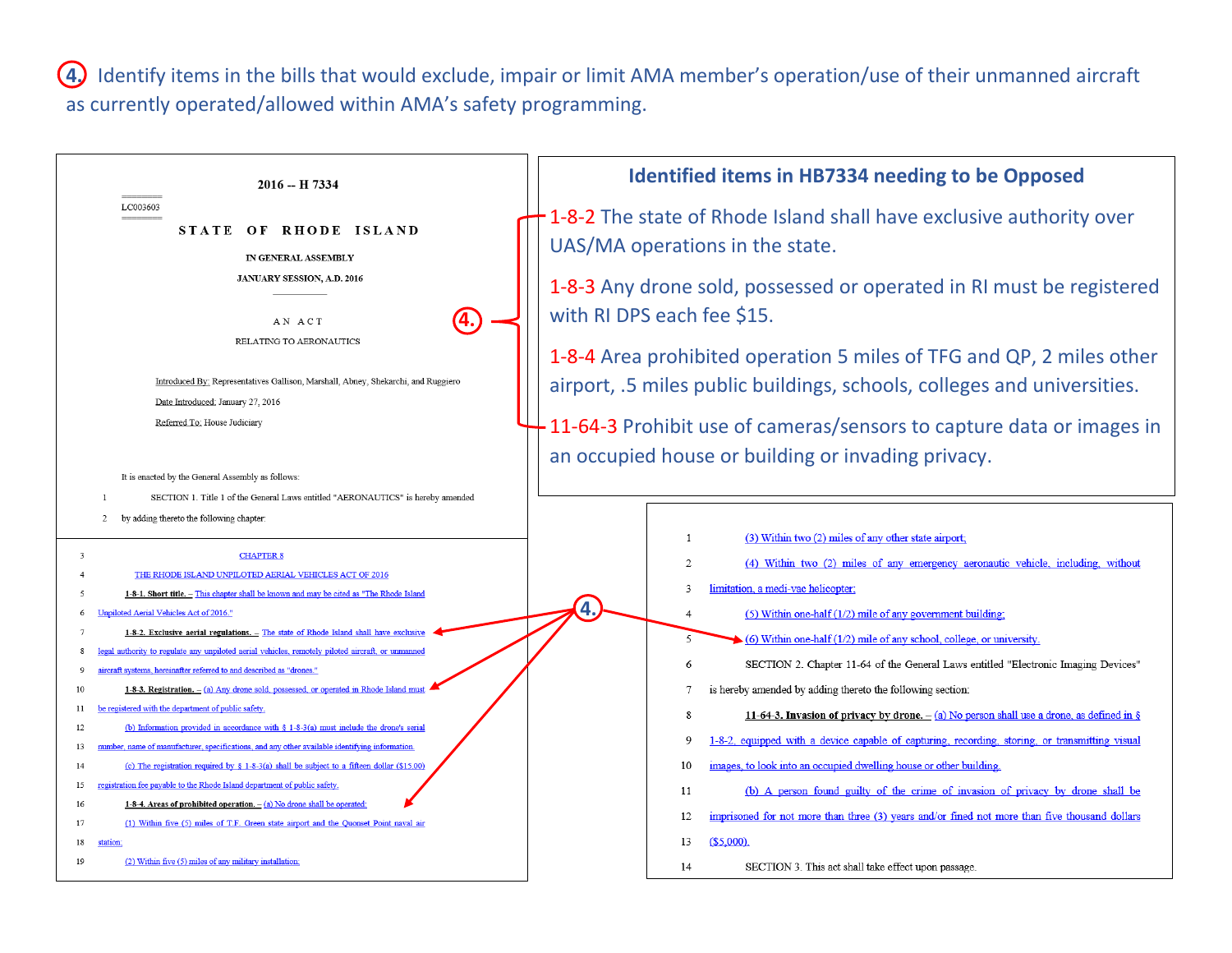**5.** Return to initial 'search result' page above and click on bill number (in this example H7344) or on [detail]. They will open the more detailed bill page that follows. Check the bills 'Status', any 'Action' taken, and 'Pending'. In this example the bill is pending in the 'House Judiciary Committee'. Please note that bills of this type don't always end up in this committee. While on this page note the names of the representatives who were Sponsors of the bill and review the bill's History. When writing letters of opposition (in this case to the House Judiciary Committee members), it is customary to send a copy to the bill sponsors.

(6) Click on the 'State Legislative page' as shown below. In this example, we are not electing to monitor legislation and receive email alerts since it requires either a free public service OneVote account or a subscription to the GAITS Professional services. Instead we can get the rest of the information from the state governments website.

| Rhode Island House Bill 7334<br>6.<br>RI State Legislature page for H7334 #4                                                                                                                                                                                                                                                                                                                                                                                                                                                                              |  |  |  |  |  |  |
|-----------------------------------------------------------------------------------------------------------------------------------------------------------------------------------------------------------------------------------------------------------------------------------------------------------------------------------------------------------------------------------------------------------------------------------------------------------------------------------------------------------------------------------------------------------|--|--|--|--|--|--|
| Sponsors Texts Votes Research<br>Comments<br><b>Track</b><br>Summary                                                                                                                                                                                                                                                                                                                                                                                                                                                                                      |  |  |  |  |  |  |
| <b>Status</b><br>Spectrum: Partisan Bill (Democrat 5-0)<br>Status: Introduced on January 27 2016 - 25% progression<br>Action: 2016-01-27 - Introduced, referred to House Judiciary<br>Pending: House Judiciary Committee<br>Text: Latest bill text (Introduced) [PDF]                                                                                                                                                                                                                                                                                     |  |  |  |  |  |  |
| Summary                                                                                                                                                                                                                                                                                                                                                                                                                                                                                                                                                   |  |  |  |  |  |  |
| Establishes registration requirements and operational restrictions for unpiloted aerial vehicles, remotely piloted aircraft and unmanned aircraft systems ("drones"), and criminalizes the invasion of privacy by use of such                                                                                                                                                                                                                                                                                                                             |  |  |  |  |  |  |
| Tracking Information<br>Register now for our free OneVote public service or GAITS Professional trial account and you can begin tracking this and other legislation, all driven by the real-time data of the LegiScan API. Providing tools allowing you<br>alerts, content feeds, and share dynamic reports. Use our new PolitiCorps to join with friends and collegaues to monitor & discuss bills through the process.<br>Monitor Legislation or view this same bill number from multiple sessions or take advantage of our national legislative search. |  |  |  |  |  |  |
| Title                                                                                                                                                                                                                                                                                                                                                                                                                                                                                                                                                     |  |  |  |  |  |  |
| <b>Relating To Aeronautics</b>                                                                                                                                                                                                                                                                                                                                                                                                                                                                                                                            |  |  |  |  |  |  |
| Sponsors                                                                                                                                                                                                                                                                                                                                                                                                                                                                                                                                                  |  |  |  |  |  |  |
| Rep. Raymond Gallison [D]<br>Rep. Kenneth Marshall [D]<br>Rep. Marvin Abney [D]<br>Rep. Joseph Shekarchi [D]<br>Rep. Deborah Ruggiero [D]                                                                                                                                                                                                                                                                                                                                                                                                                 |  |  |  |  |  |  |
| History                                                                                                                                                                                                                                                                                                                                                                                                                                                                                                                                                   |  |  |  |  |  |  |
| Date<br><b>Chamber Action</b><br>Introduced, referred to House Judiciary<br>2016-01-27 House                                                                                                                                                                                                                                                                                                                                                                                                                                                              |  |  |  |  |  |  |
| Subjects<br>Relating To Aeronautics                                                                                                                                                                                                                                                                                                                                                                                                                                                                                                                       |  |  |  |  |  |  |
| Rhode Island State Sources                                                                                                                                                                                                                                                                                                                                                                                                                                                                                                                                |  |  |  |  |  |  |
| <b>Type</b><br><b>Source</b><br>Summary http://status.rilin.state.ri.us/@<br>http://webserver.rilin.state.ri.us/BillText16/HouseText16/H7334.pdf#<br>Text                                                                                                                                                                                                                                                                                                                                                                                                 |  |  |  |  |  |  |
| <b>Bill Comments</b>                                                                                                                                                                                                                                                                                                                                                                                                                                                                                                                                      |  |  |  |  |  |  |
| Sort by Oldest -<br>0 Comments                                                                                                                                                                                                                                                                                                                                                                                                                                                                                                                            |  |  |  |  |  |  |